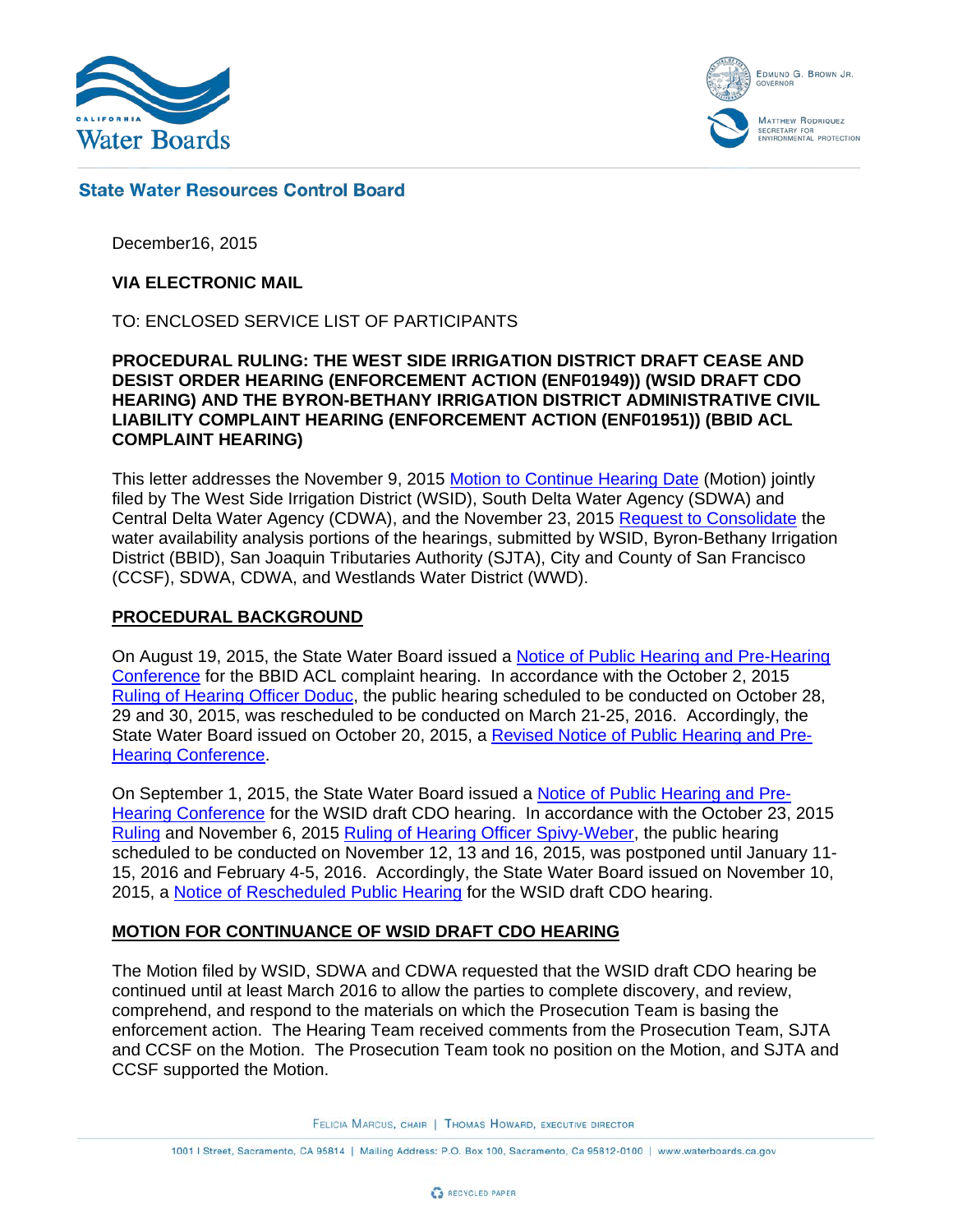In light of the request to consolidate portions of the two hearings, the motion for continuance is granted. The WSID draft CDO hearing and all document submittal deadlines for exhibits, testimony, policy and opening statements, pre-hearing briefs and motions, and written rebuttal testimony are **POSTPONED and RESECHEDULED**, as described below.

## **REQUEST TO CONSOLIDATE HEARINGS**

The parties' Request to Consolidate proposed a two-phased approach to the hearings: Phase 1 (Water Availability) to be held March 21-25, 2016; and Phase 2 (Remaining Key Issues of Enforcement Actions) to be held March 28-April 1, 2016. The Hearing Team received written concurrence from the [Prosecution Team,](http://www.waterboards.ca.gov/waterrights/water_issues/programs/hearings/westside_irrigation_district/docs/wsidcdo_consolidate_ptresponse112415.pdf) Department of Water Resources, and the State Water Contractors with the general proposal to consolidate the portions of both hearings that address water availability. We appreciate the parties' coordinated proposal as to how these two hearings may proceed most efficiently and effectively.

On November 30, 2015, the [Hearing Team advised](http://www.waterboards.ca.gov/waterrights/water_issues/programs/hearings/westside_irrigation_district/docs/wsidcdo_consolidate_boardemail113015.pdf) the parties that the hearing officers consented to the proposed consolidation of the water availability analysis portions of the hearings, to commence on March 21, 2016 (Phase 1), and that the portions of the proceedings that are specific to each case (Phase 2) would commence immediately following completion of Phase 1. The parties were provided the opportunity to submit comments or objections to the consolidation and rescheduling of the hearings.

The Hearing Team received a comment from [Mr. Morat,](http://www.waterboards.ca.gov/waterrights/water_issues/programs/hearings/docs/wsidbbid_consolidate_morat113015.pdf) who did not object to the consolidation if his testimony could be accommodated during the week of March 21-25, 2016. Mr. Morat is a party to the BBID ACL complaint hearing, and seeks to testify regarding the impact of unauthorized diversions on fisheries and other environmental conditions. We will allow Mr. Morat to testify during the week of March 21-25, 2016, and may discuss the timing of Mr. Morat's testimony in further detail during the second pre-hearing conference on February 8, 2016.

A formal notice of Consolidation of Public Hearings and Rescheduled Public Hearings will be issued by the State Water Board. The following table provides the rescheduled hearing dates and document submittal deadlines for both proceedings, which are substantially similar to those previously set for the BBID ACL complaint hearing. We currently intend to conduct the Phase 2 BBID ACL complaint hearing prior the Phase 2 WSID draft CDO hearing; however, this schedule may be revised:

| <b>WSID CDO and BBID ACL Hearings</b><br><b>Rescheduled Hearings and Document Submittal Deadlines</b> |                                                                                                                                                                                                                                                    |  |  |
|-------------------------------------------------------------------------------------------------------|----------------------------------------------------------------------------------------------------------------------------------------------------------------------------------------------------------------------------------------------------|--|--|
| Noon, Tuesday, January 19, 2016                                                                       | Deadline for receipt and service of witnesses' proposed testimony,<br>exhibits, lists of exhibits, qualifications, and statement of service.                                                                                                       |  |  |
| Noon, Monday, January 25, 2016                                                                        | Deadline for receipt and service of:<br>Motions to dismiss and/or motions for summary judgment.<br>Pre-hearing briefing of legal issues. (BBID ACL Hearing Only)                                                                                   |  |  |
| Monday, February 8, 2016                                                                              | 2 <sup>nd</sup> Pre-Hearing Conference: Phase 1, Phase 2-BBID,<br>and Phase 2-WSID.                                                                                                                                                                |  |  |
| Noon, Monday, February 22, 2016                                                                       | Deadline for receipt and service of:<br>1. Proposed written rebuttal testimony, exhibits, list of<br>exhibits, qualifications, and statements of service.<br>2. Responsive briefing of legal issues and motions. (BBID<br><b>ACL Hearing Only)</b> |  |  |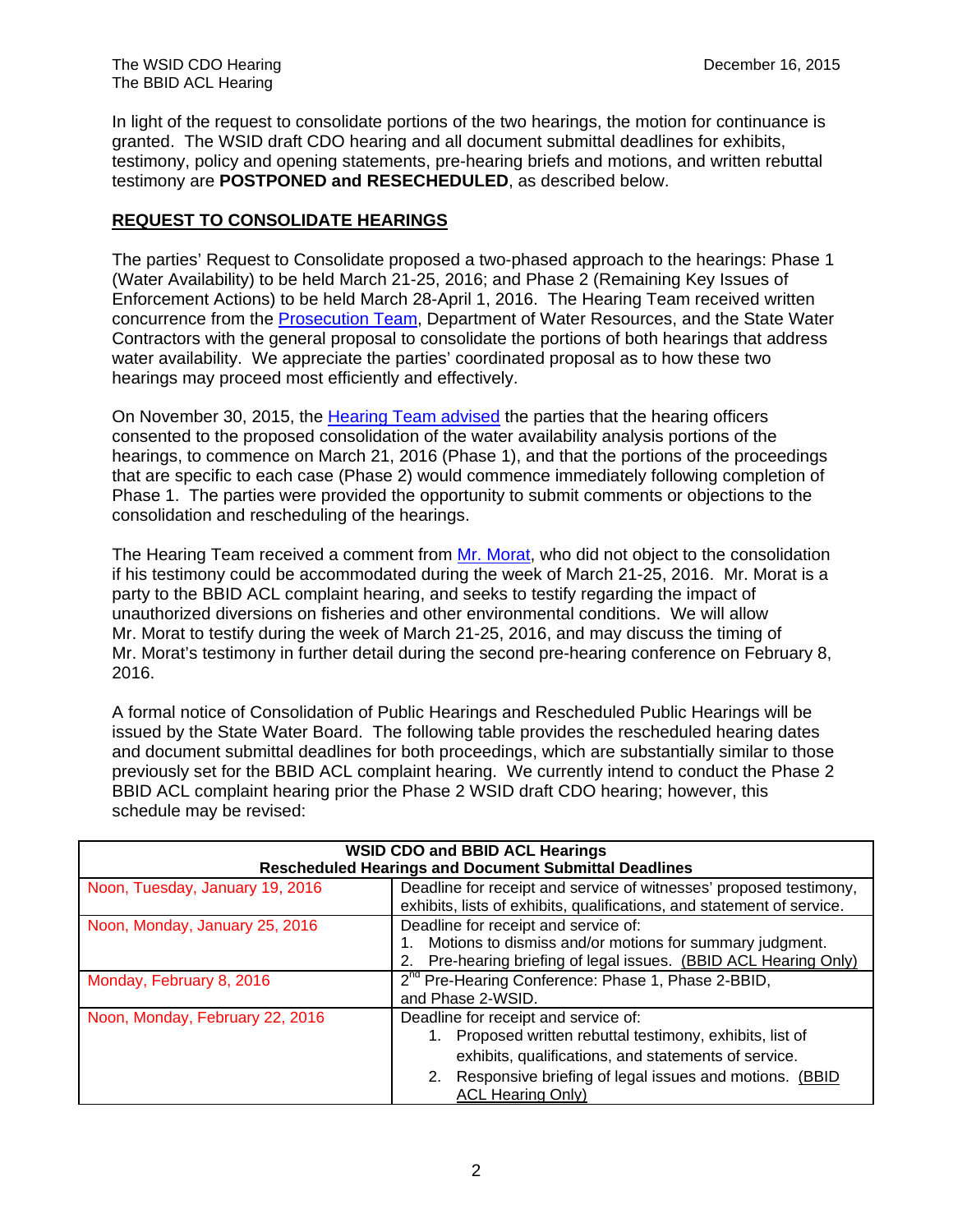| Noon, Monday, February 29, 2016            | Deadline for receipt and service of:<br>1. Written opening statements.<br>2. Motions in limine. |
|--------------------------------------------|-------------------------------------------------------------------------------------------------|
| Noon, Friday, March 4, 2016                | Deadline for receipt of opposition to motions in limine.                                        |
| March 21, 22, 23, 24, 25, 28, 29, 30, 2016 | Phase 1 Hearing (Water Availability) and Phase 2 Hearing                                        |
| April 1, 4 and 6, 2016                     | (Remaining Key Issues of Enforcement Actions).                                                  |

## **SUBMITTAL OF EXHIBITS**

We expect the parties to follow the Attachment to the August 19, 2015 and September 1, 2015 Hearing Notices, "Information Concerning Appearances at Water Right Hearings" (Notice Attachment). The Notice Attachment Section 6, Written Testimony and Exhibits, states, in part:

Exhibits include written testimony, statements of qualifications of expert witnesses, and other documents to be used as evidence. Each party proposing to present testimony on factual or other evidentiary matters at the hearing shall submit such testimony in writing. Written testimony shall be designated as an exhibit, and must be submitted with the other exhibits. Oral testimony that goes beyond the scope of the written testimony may be excluded. A party who proposes to offer expert testimony must submit an exhibit containing a statement of the expert witness's qualifications.

Each party presenting a case-in-chief or written rebuttal in either proceeding shall provide **one** complete Index of Exhibits describing each sequentially numbered exhibit for Phase 1 and Phase 2. The index must indicate whether a particular exhibit is intended to be offered into evidence during Phase 1, Phase 2-BBID, or Phase 2-WSID.

Any documents submitted or served electronically must be in Adobe Portable Document Format (PDF), except for Exhibit Identification Indexes, which may be in a format supported by Microsoft Excel or Word. Electronic submittals to the State Water Board of documents less than 11 megabytes in total size (incoming mail server attachment limitation) may be sent via electronic mail to: **wrhearing@waterboards.ca.gov with a subject of "BBID/WSID Hearings"**. Electronic submittals to the State Water Board of documents greater than 11 megabytes in total size should be submitted on a compact disc (CD or DVD) or a thumb drive. Each electronically submitted exhibit must be saved as a separate PDF file, with the name in lower case lettering (i.e., pt1, pt2 or wsid1, wsid2, etc.).

## **SECOND PRE-HEARING CONFERENCE**

The second pre-hearing conference will address outstanding procedural issues related to the conduct of Phase 1 and Phase 2 of both hearings. We will discuss the order of proceeding, hearing time limits for presentation of cases-in-chief, cross and re-cross examination, presentation of oral summary of written rebuttal testimony, and any other matter that will facilitate the efficient conduct of the hearings.

## **SCOPE OF HEARINGS**

Based on the parties' submittals addressing the proposed consolidation and rescheduling of the hearings, the following is the revised scope of Phase 1 and Phase 2 of the hearings. Some of the key issues listed in the hearing notices for these proceedings could arise in either Phase 1 or Phase 2. We do not intend to allow key issues properly raised in Phase 1 to be revisited in Phase 2, and parties should be prepared to submit all evidence with respect to those issues at the time they are first raised.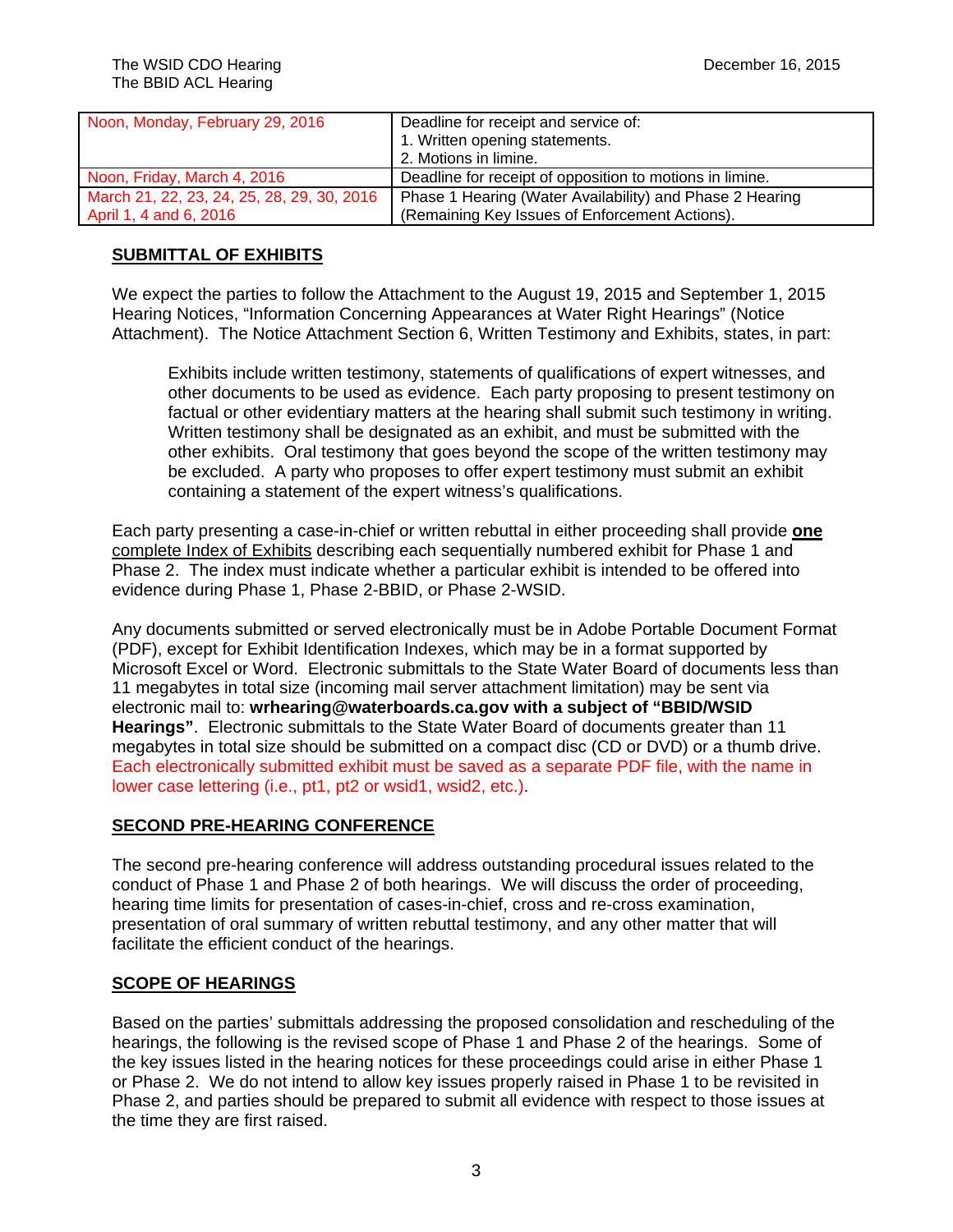### **PHASE 1- WATER AVAILABILITY:**

The purpose of the consolidated Phase 1 of the BBID ACL complaint and WSID draft CDO hearings is to receive evidence regarding the following issues:

- 1. Was the water diverted by 8810 from June 13 through June 25, 2015, if any, unavailable under its claimed pre-1914 appropriative right and all other claims of right by 8810?
- 2. Was the water diverted by WSIO after May 1, 2015, if any, unavailable under License 1381 and all other claims of right by WSID?

#### **PHASE 2 - REMAINING KEY ISSUES OF ENFORCEMENT ACTIONS:**

The purpose of Phase 2 of the BBID ACL complaint hearing is to receive evidence relevant to determining all issues not addressed during Phase 1 of the hearing that are within the scope of the August 19, 2015, Notice of Public Hearing.

The purpose of Phase 2 of the WSID draft CDO hearing is to receive evidence relevant to determining all issues not addressed during Phase 1 of the hearing that are within the scope of the September 1, 2015, Notice of Public Hearing.

#### **EX PARTE COMMUNICATIONS**

We would like to remind the parties that ex parte communications concerning substantive or controversial procedural issues relevant to this hearing are prohibited. Please be sure to copy the service list on any correspondence to us, the other Board Members, and the hearing team related to this matter.

Thank you for your continued cooperation. Questions regarding non-controversial procedural matters should be directed to Staff Counsel Nicole Kuenzi at (916) 322-4142 or by email to [Nicole.Kuenzi@waterboards.ca.gov;](Nicole.Kuenzi@waterboards.ca.gov) or Ernie Mona at (916) 341-5359 or by email to [Ernie.Mona@waterboards.ca.gov](mailto:Ernie.Mona@waterboards.ca.gov); or to Jane Farwell-Jensen at (916) 341-5349 or by email to Jane.Farwell-Jensen@waterboards.ca.gov (Gov. Code, § 11430.20, subd. (b).)

Sincerely,

Frances Spivy-Weber, Vice-Chair **WSID Hearing Officer** 

Enclosure: Service Lists

Vam TO. Joduc

Tam M. Doduc, Board Member BBID Hearing Officer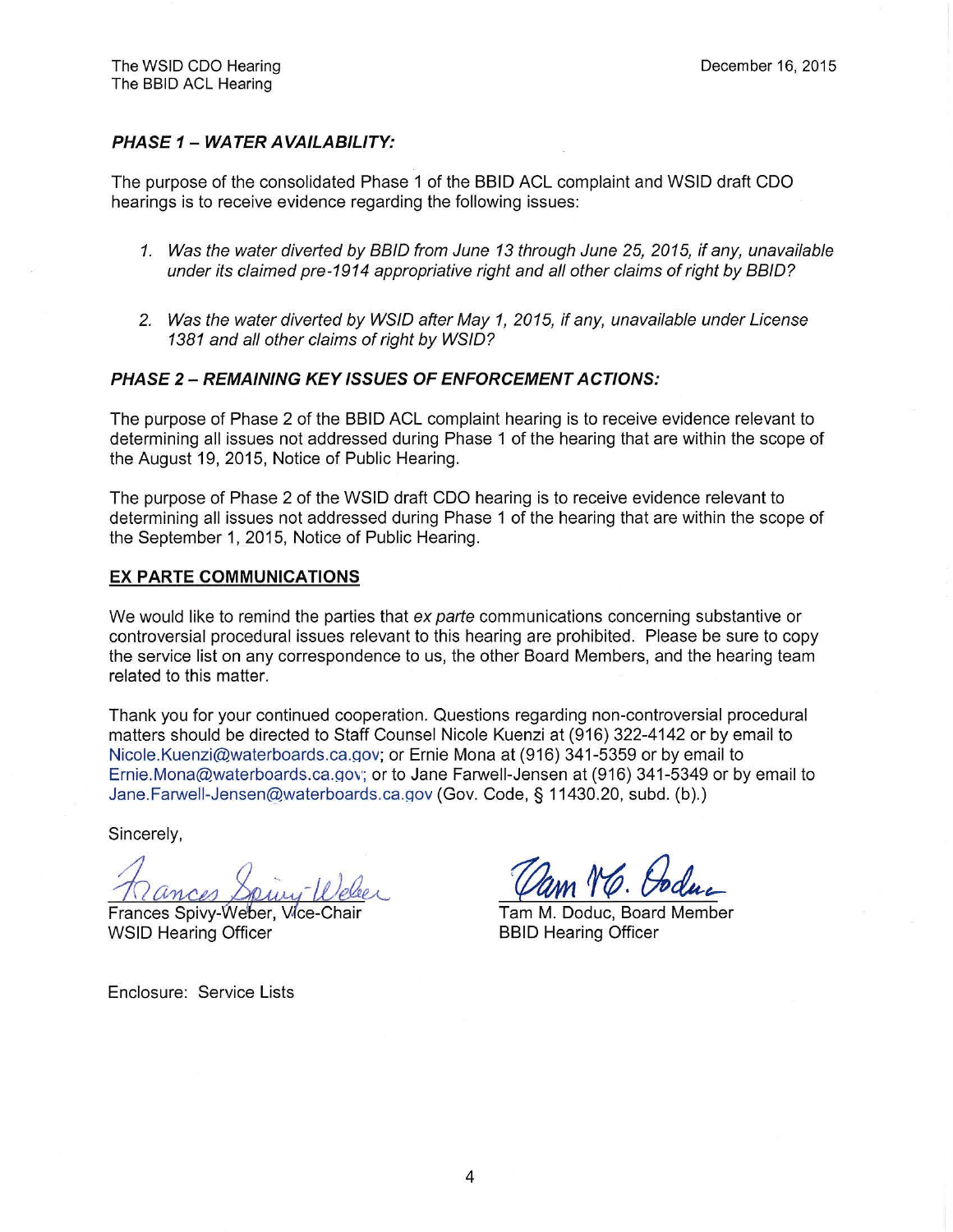٦

 $\mathsf{r}$ 

## **SERVICE LIST OF PARTICIPANTS THE WEST SIDE IRRIGATION DISTRICT CEASE AND DESIST ORDER HEARING**

**(October 8, 2015)**

| Parties<br>THE FOLLOWING MUST BE SERVED WITH WRITTEN TESTIMONY, EXHIBITS AND OTHER<br>DOCUMENTS. (All have AGREED TO ACCEPT electronic service, pursuant to the rules specified in the                                              |                                                                                                                                                                                                                                                                                              |  |
|-------------------------------------------------------------------------------------------------------------------------------------------------------------------------------------------------------------------------------------|----------------------------------------------------------------------------------------------------------------------------------------------------------------------------------------------------------------------------------------------------------------------------------------------|--|
| hearing notice.)                                                                                                                                                                                                                    |                                                                                                                                                                                                                                                                                              |  |
| <b>DIVISION OF WATER RIGHTS</b><br><b>Prosecution Team</b><br>Andrew Tauriainen, Attorney III<br><b>SWRCB Office of Enforcement</b><br>1001   Street,<br>16th Floor<br>Sacramento, CA 95814<br>Andrew.Tauriainen@waterboards.ca.gov | THE WEST SIDE IRRIGATION DISTRICT<br>Jeanne M. Zolezzi<br>Karna Harrigfeld<br>Janelle Krattiger<br>Herum\Crabtree\Suntag<br>5757 Pacific Ave., Suite 222<br>Stockton, CA 95207<br>jzolezzi@herumcrabtree.com<br>kharrigfeld@herumcrabtree.com<br>jkrattiger@herumcrabtree.com                |  |
| <b>STATE WATER CONTRACTORS</b><br><b>Stephanie Morris</b><br>1121 L Street, Suite 1050<br>Sacramento, CA 95814<br>smorris@swc.org                                                                                                   | <b>WESTLANDS WATER DISTRICT</b><br>Daniel O'Hanlon<br>Rebecca Akroyd<br>Kronick Moskovitz Tiedemann & Girard<br>400 Capitol Mall, 27th Floor<br>Sacramento, CA 95814<br>dohanlon@kmtg.com<br>rakroyd@kmtg.com<br>Philip Williams of Westlands Water District<br>pwilliams@westlandswater.org |  |
| <b>SOUTH DELTA WATER AGENCY</b><br>John Herrick, Esq.<br>Dean Ruiz<br>4255 Pacific Ave., Suite 2<br>Stockton, CA 95207<br>jherrlaw@aol.com<br>dean@hprlaw.net                                                                       | <b>CENTRAL DELTA WATER AGENCY</b><br>Jennifer Spaletta<br>Spaletta Law PC<br>PO Box 2660<br>Lodi, CA 95241<br>jennifer@spalettalaw.com<br>Dante Nomellini and Dante Nomellini, Jr.<br>Nomellini, Grilli & McDaniel<br>ngmplcs@pacbell.net<br>dantejr@pacbell.net                             |  |
| CITY AND COUNTY OF SAN FRANCISCO<br>Jonathan Knapp<br>Office of the City Attorney<br>1390 Market Street, Suite 418<br>San Francisco, CA 94102<br>jonathan.knapp@sfgov.org                                                           | <b>SAN JOAQUIN TRIBUTARIES AUTHORITY</b><br>Valerie Kincaid<br>O'Laughlin & Paris LLP<br>2617 K Street, Suite 100<br>Sacramento, CA 95814<br>vkincaid@olaughlinparis.com                                                                                                                     |  |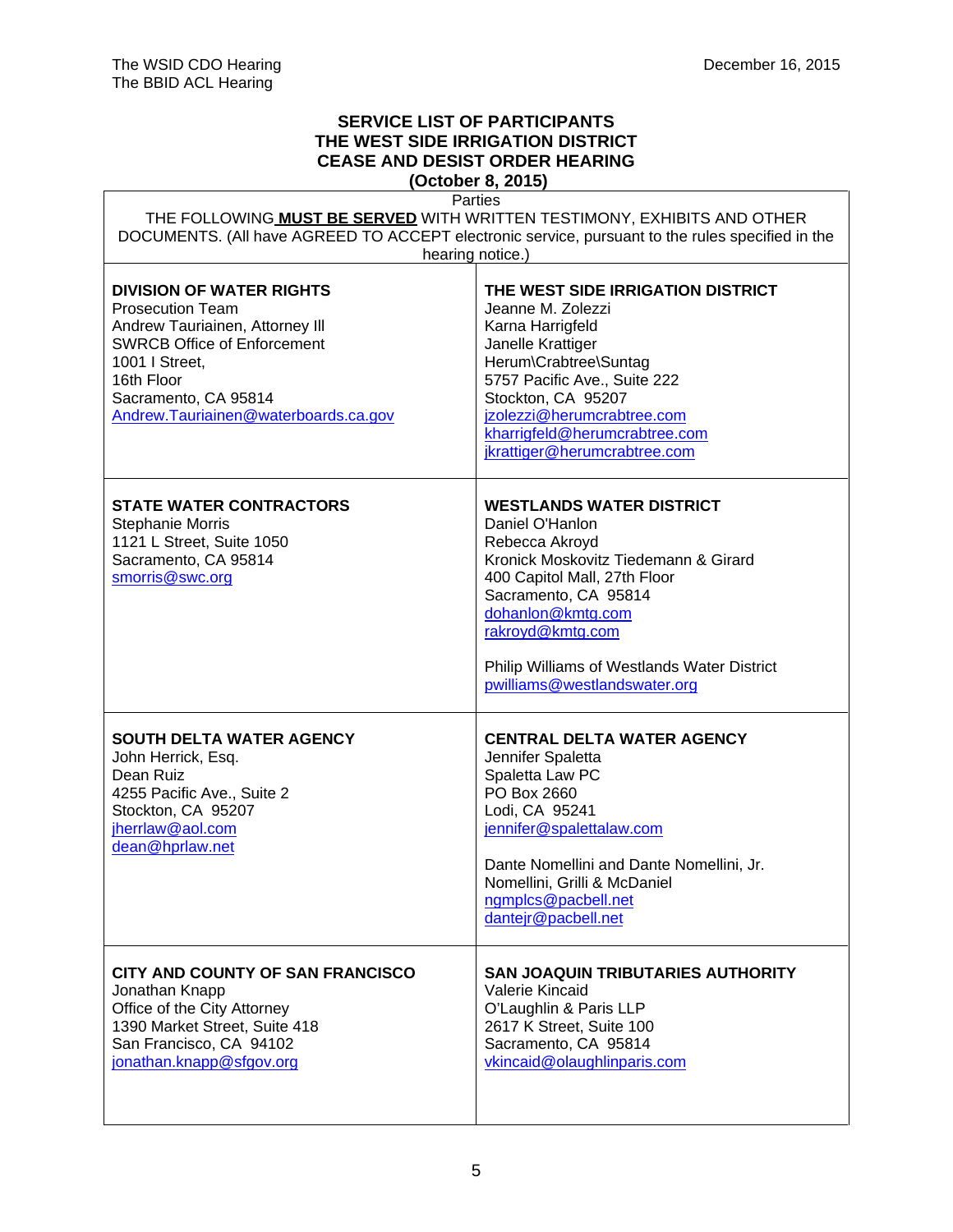| <b>CALIFORNIA DEPARTMENT OF WATER</b> | <b>BYRON BETHANY IRRIGATION DISTRICT</b> |
|---------------------------------------|------------------------------------------|
| <b>RESOURCES</b>                      | Daniel Kelly                             |
| Robin McGinnis, Attorney              | Somach Simmons & Dunn                    |
| PO Box 942836                         | 500 Capitol Mall, Suite 1000,            |
| Sacramento, CA 94236-0001             | Sacramento, CA 95814                     |
| robin.mcginnis@water.ca.gov           | dkelly@somachlaw.com                     |
|                                       |                                          |

Τ

# **SERVICE LIST OF PARTICIPANTS BYRON-BETHANY IRRIGATION DISTRICT ADMINISTRATIVE CIVIL LIABILITY HEARING**

**(09/02/15; Revised: 09/10/15; Revised 10/06/15; Revised 10/22/15)**

| <b>PARTIES</b><br>THE FOLLOWING MUST BE SERVED WITH WRITTEN TESTIMONY, EXHIBITS AND OTHER<br>DOCUMENTS. (All have AGREED TO ACCEPT electronic service, pursuant to the rules specified in the<br>hearing notice.)                                       |                                                                                                                                                                                                                                                                                                                                             |  |
|---------------------------------------------------------------------------------------------------------------------------------------------------------------------------------------------------------------------------------------------------------|---------------------------------------------------------------------------------------------------------------------------------------------------------------------------------------------------------------------------------------------------------------------------------------------------------------------------------------------|--|
| <b>Division of Water Rights</b><br><b>Prosecution Team</b><br>Andrew Tauriainen, Attorney III<br><b>SWRCB Office of Enforcement</b><br>1001   Street,<br>16th Floor<br>Sacramento, CA 95814<br>andrew.tauriainen@waterboards.ca.gov                     | <b>Byron Bethany Irrigation District</b><br>Daniel Kelly<br>Somach Simmons & Dunn<br>500 Capitol Mall, Suite 1000,<br>Sacramento, CA 95814<br>dkelly@somachlaw.com                                                                                                                                                                          |  |
| <b>Patterson Irrigation District</b><br><b>Banta-Carbona Irrigation District</b><br>The West Side Irrigation District<br>Jeanne M. Zolezzi<br>Herum\Crabtree\Suntag<br>5757 Pacific Ave., Suite 222<br>Stockton, CA 95207<br>jzolezzi@herumcrabtree.com | <b>City and County of San Francisco</b><br>Jonathan Knapp<br>Office of the City Attorney<br>1390 Market Street, Suite 418<br>San Francisco, CA 94102<br>jonathan.knapp@sfgov.org<br>Robert E. Donlan<br>Ellison, Schneider & Harris L.L.P.<br>2600 Capitol Avenue, Suite 400<br>Sacramento, CA 95816<br>(916) 447-2166<br>red@eslawfirm.com |  |
| <b>Central Delta Water Agency</b><br>Jennifer Spaletta<br>Spaletta Law PC<br>PO Box 2660<br>Lodi, CA 95241<br>jennifer@spalettalaw.com                                                                                                                  | <b>California Department of Water Resources</b><br>Robin McGinnis, Attorney<br>PO Box 942836<br>Sacramento, CA 94236-0001<br>robin.mcginnis@water.ca.gov                                                                                                                                                                                    |  |